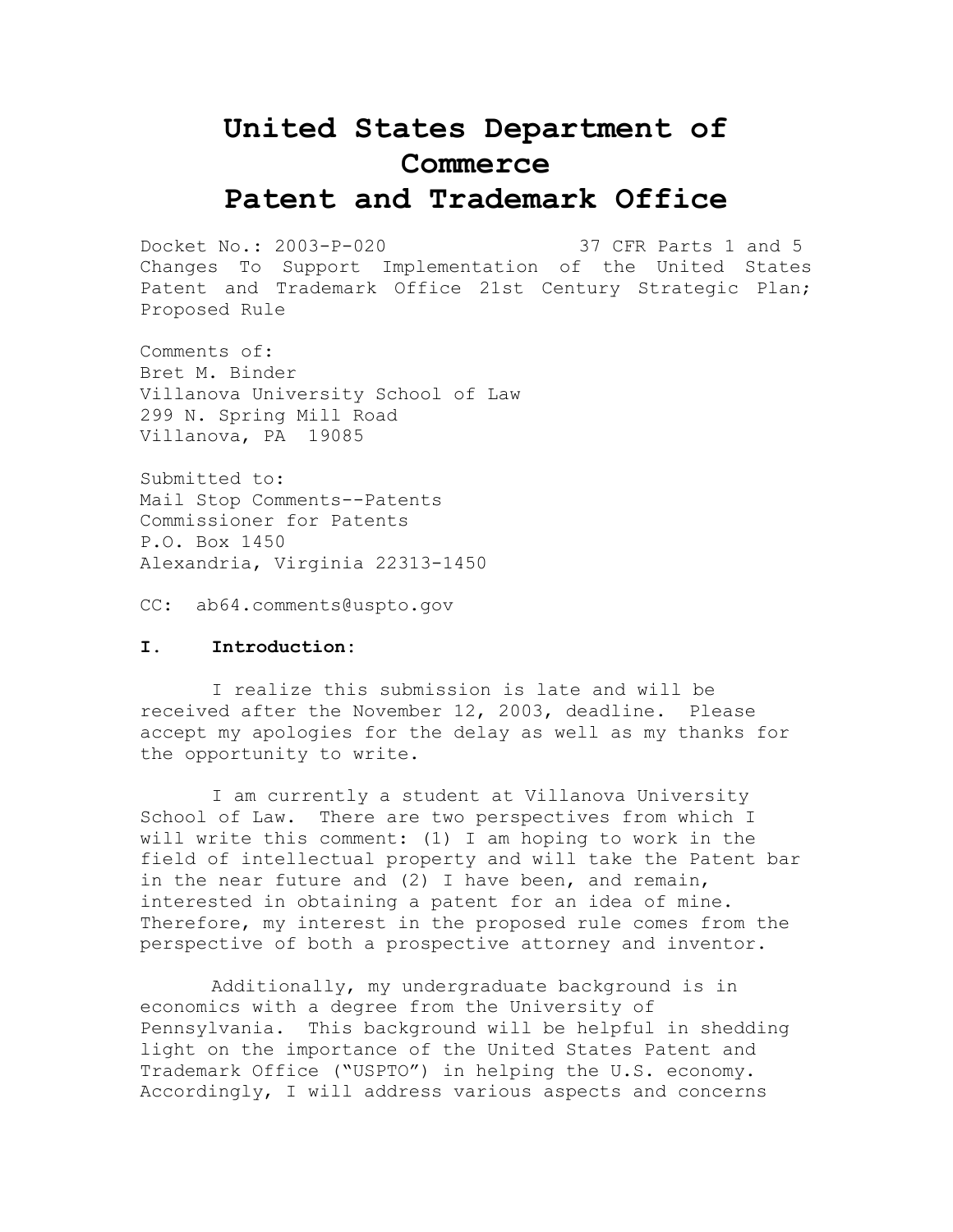with the proposed rules with this view in mind. Thank you for the opportunity to address the USPTO on this proposed rule and comment on the direction the USPTO will take as we continue into the  $21^{st}$  century.

## **II. Background:**

The current process of applying for and obtaining a patent is a long and expensive one. As a result, the complexity and cost of applying for a patent stifles the entrepreneurial and inventive initiative of the public. The goal of patents is to give a financial incentive to encourage members of a society to invent and therefore contribute to society. However, the long time an application spends in pendency as well as the confusing and extremely expensive process to obtain a patent serves to stifle the creative urges of the public.

Specifically, the average patent application takes between two and one half to three years to issue. Moreover, the applications average a cost of up to \$10,000.00 or more. **See National Congress of Inventors Organization** and **Josepth T. Regard, Ltd.**1 For the increasingly common and useful advances in software programming the monetary cost is even greater. **See www.tannedfeet.com** (with "[T]he patent attorney's time to prepare the software application: the cost of preparing the application can run from \$7,000 to \$100,000. Average cost is between \$10,000 to \$30,000").<sup>2</sup>

[A]pproximately 83.5% of all patents issued in 1986 were maintained beyond the fourth year, approximately 61.9% of the patents were maintained beyond the eighth year and only approximately 42.5% of the patents were maintained beyond the twelfth year. In other words, all but about 42.5% of the original sample population were abandoned or allowed to expire before the full statutory patent term, corresponding to an overall average patent

 $^1$  They may be found at www.inventionconvention.com and www.patent1.com respectively.

 $2$  It is also important to note that the current system of paying fees to maintain a patent is one way of reducing the initial costs. Problems exist with that decision as well as: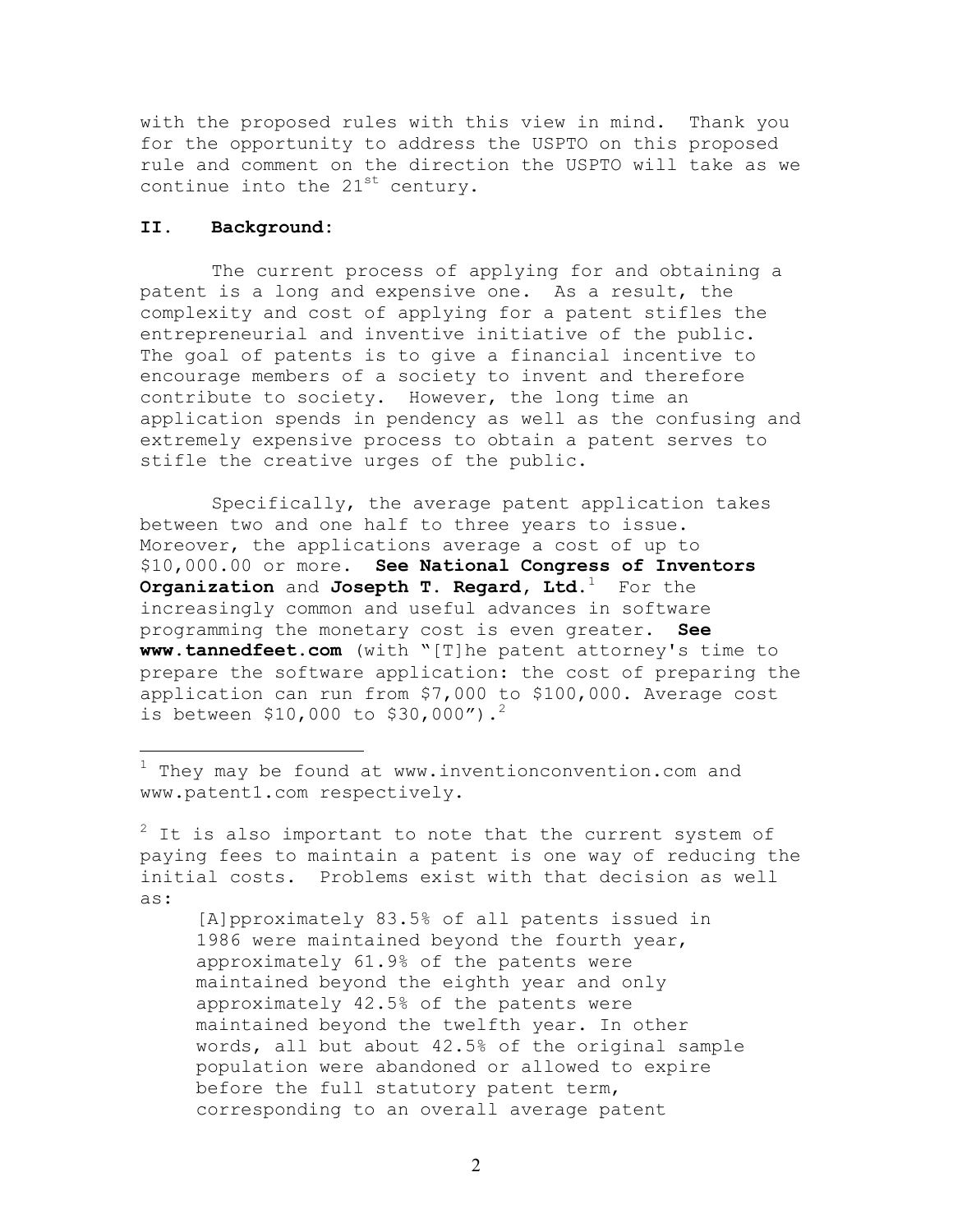For many inventors, the cost is simply too high to attempt to obtain or maintain a patent. The footnoted numbers regarding abandoned patents do not account for the large number of potential applicants who never file an initial document with the USPTO due to a realization that they cannot afford to follow through to the end of the patent process.<sup>3</sup>

Furthermore, the great time taken to, hopefully, obtain the patent costs the applicant in terms of: (1) opportunity cost of their time; (2) opportunity cost of their money; and (3) reducing the useful period of protection, and therefore incentive, as they await word on whether or not the patent will issue. That opportunity cost can be great in the ability of an applicant or potential applicant to work in some other capacity, spend time with their family, or otherwise use their time. Additionally, a potential applicant may feel that the money that is poured into investigating the potential patentability of an idea, as well as actually applying, may be better served by investing it into another area of society. Thus, a cost-benefit analysis must be performed by all potential applicants to decide if it is worth their time, money, and energy to apply for a patent. Although no way exists to completely eliminate the cost of applying for a patent, it is extremely important to reduce the initial

mortality (abandonment) rate of approximately 57.5%.

**See http://www.patentratings.com/001/nacv\_white\_paper.sv** (reporting a statistical analysis of over 70,000 patents issued in 1986).

Therefore, it is clear that part of the problem is the ongoing cost of maintaining a patent. However, this is a tangential interest to the one at hand as, in the case of abandoned patents, the information becomes publicly available and advances the technological wherewithal of society.

 $^3$  As anectodal evidence, I have been approached by numerous friends and acquaintances about possible patents. After stating that the costs can be high (even if at the lower end of around \$2,000.00) and success cannot be guaranteed, most state that it is not worth their time, money, and the uncertainty.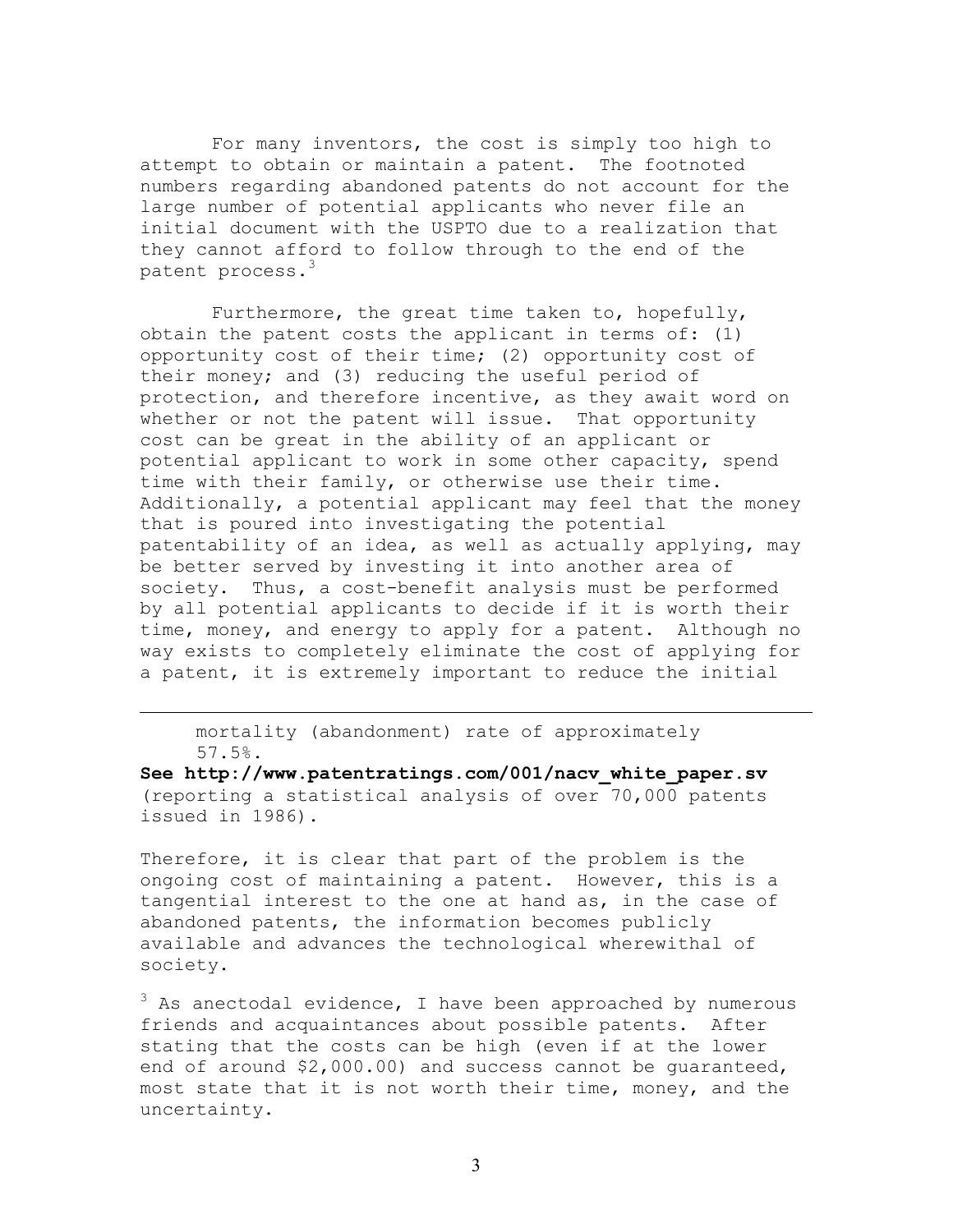cost barrier. With a lower initial cost more ideas would be placed into the public forum. This would encourage tangential or linear development as well as increase the productivity of society.

Most importantly, an often accepted theory in economic circles holds that the only way to increase the long-term output of a society is to increase the number of laborers or improve technology. $4$  In general, the accepted ratio of these two factors in relation to an increase of a unit of GDP is 1/3 Labor vs. 2/3 technology. See www.econ.ku.dk/zeuthen/test/mokyr.pdf (discussing Post-Malthusian economics); Oded Galor and David N. Weil, Population, Technology, and Growth: From the Mathusian Regime to the Demographic Transition and Beyond, American Economic Review, September 2000 (stating that technological progress raises the return to human capital).<sup>5</sup> Thus, the USPTO plays a vital, and perhaps the largest, role in increasing the technological output and growth of the GDP of the United States. When potential inventors are discouraged by the time or cost of applications, society as a whole loses out on the benefits that their idea and its offspring would have brought.

This loss is not just limited to the public but includes the Federal Government. This harm is due to the loss in taxes, jobs, and other incomes created by new inventions vastly outweigh the costs to the USPTO.

The USPTO recognizes the need for change, but perhaps does not realize the significant role it plays in the longterm economic growth of the US economy. Instead, the USPTO

<sup>5</sup> In addition, technology contributes to the advancing of civilization in ways that are beyond standard economic measurements. See Schick, K.D. and N. Toth. 1993 Making Silent Stones Speak: Human Evolution and the Dawn of Technology. New York: Simon and Schuster.

4

<sup>&</sup>lt;sup>4</sup> In other words, the Federal Government can attempt to affect the economy in the *short term* through, among other things: (1) tax breaks; (2) adjusting interest rates through the Federal Reserve; and (3) increasing or decreasing the money supply into society. However, these changes have little to no effect, and generally a negative one if at all, on the long-term output of a society.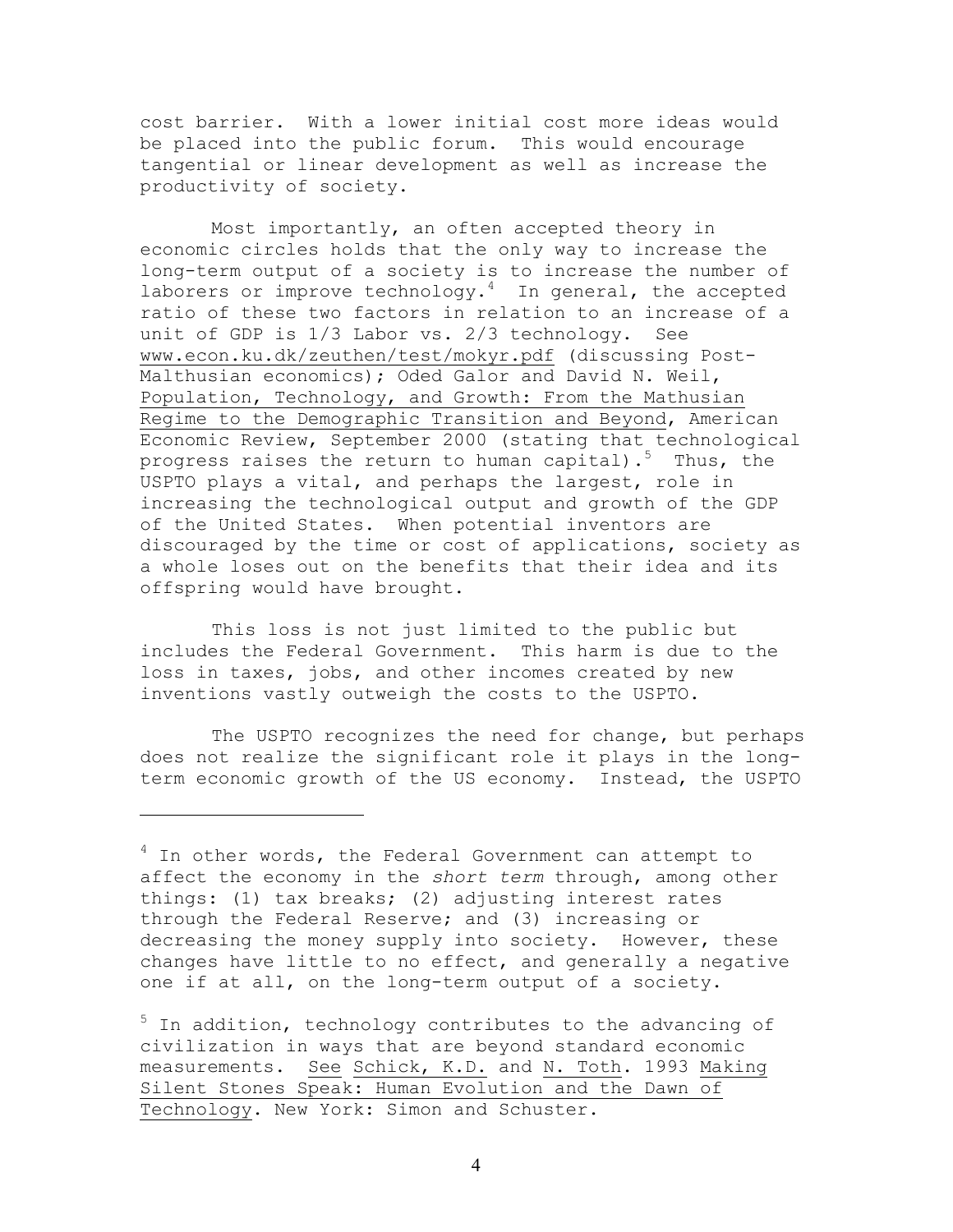seems concerned with reducing internal cost and updating the application process. The USPTO states that the proposed changes to the patent application and examination process are necessary for the USPTO to be able to process the long-term trend of increasing numbers of applications within a reasonable time frame. The USPTO endeavors to reduce the average pendency time, from date of application to the date of issuance, to 18 months. However, the USPTO does not feel this is an achievable goal in the near future and will attempt to reduce the time from filing to first office action to 18 months. The admission by the USPTO that this goal is not achievable in the near future serves to highlight the need for significant changes to the application process to reduce the cost and uncertainty involved in applying for a patent.

However, the reasons for these changes go beyond those stated in the proposed rule and extend to the benefits of not only the USPTO but to the US citizenry at large. Accordingly it is more important to reduce the time and cost than the USPTO perhaps realizes.

### **III. Focal Points of Discussion**

The USPTO is concerned with establishing a 21<sup>st</sup> Century Strategic Plan to streamline, simplify, enhance productivity and response, and support a market-driven intellectual property system. Specifically, the USPTO is attempting to promote quality enhancement in the application process and reduce patent pendency.

The more notable changes being proposed by the USPTO to achieve this goal are: (1) permitting electronic signatures on a number of submissions; (2) allowing the USPTO to give documents in electronic form; and (3) reducing cost to reflect the actual cost to the USPTO.

The USPTO should be applauded for endeavoring to change the process, more could be done in all three areas listed above. Quite simply, these changes are a good first step to improving the patent process but they do not go far enough in simplifying the process and lowering the cost for potential applicants. Accordingly, I will address the three enumerated changes with suggestions on increasing the efficacy of each.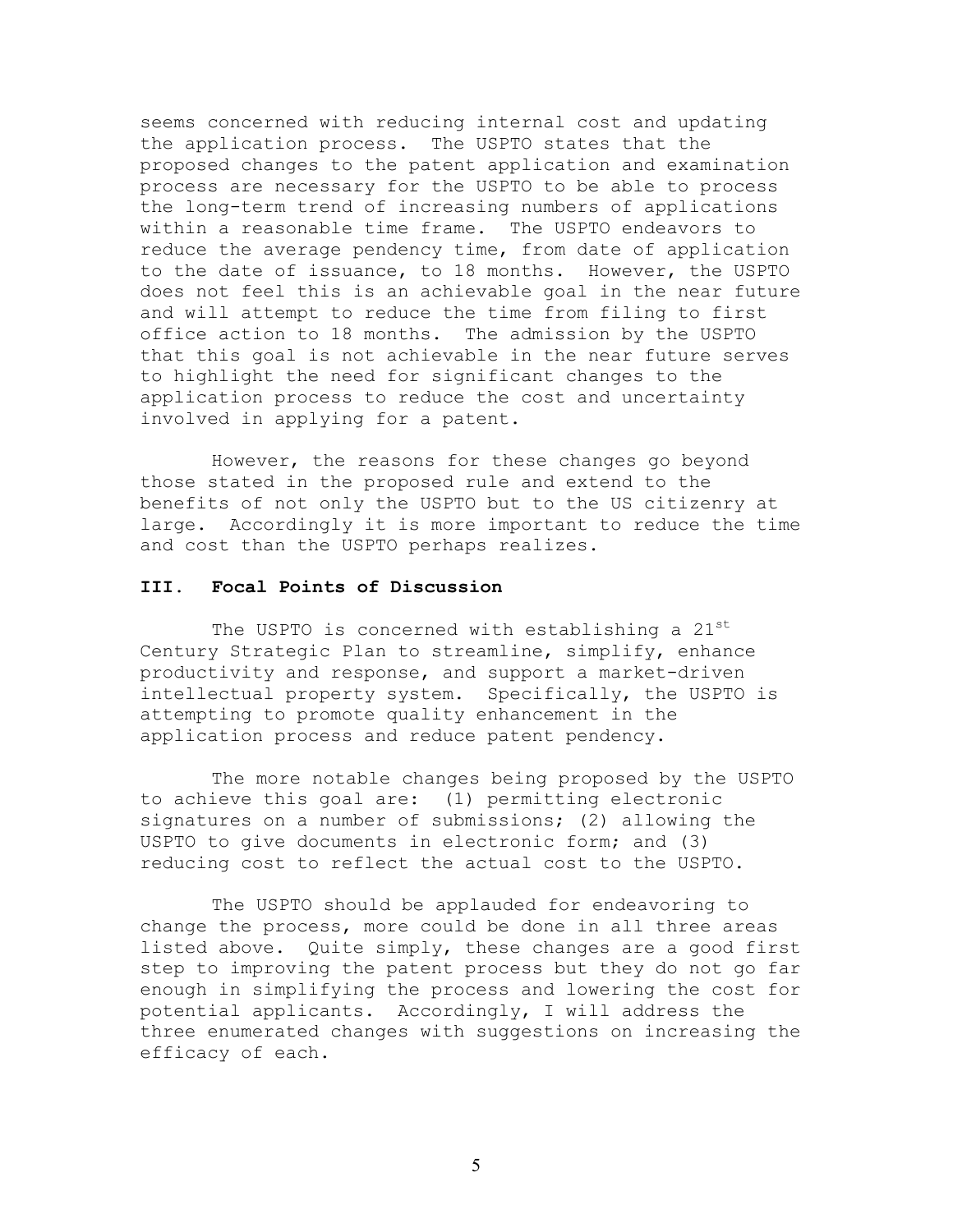## **IV. ELECTRONIC SIGNATURES**

The USPTO proposes to amend Section 1.4(d) to provide for filing correspondence with electronic signatures on electronically created correspondence documents that are filed by facsimile transmission, or hand-carried or mailed to the USPTO, for entry in a patent application, patent file, or reexamination proceeding.

As with federally passed legislation involving esignatures, these e-signatures must: (1) be personally typed; (2) establish the chain of custody; and (3) be exactly the same each time. See the Uniform Computer Information Transactions Act ("UCITA"); Uniform Electronic Transactions Act ("UETA"). The method used to satisfy these concerns is often debated and no perfect solution exists. However, as discussed below, the USPTO has an advantage over other institutions utilizing e-signatures in the length and finality of its decision.

Paragraph  $1.4$ (d)(1)(iv)(A) provides that electronic signatures may be utilized when the electronically signed document is: (1) facsimile transmitted from a computer in its electronic form; (2) printed and then facsimile transmitted; or (3) printed on paper and hand or mail delivered to the USPTO. This section would also provide for the use of electronic signatures for documents submitted via the USPTO's Electronic Filing System (EFS). However, the proposed rules make it clear that this is not an email system.

It is important to allow electronic signatures of some sort in order to reduce patent pendency. This reduction in patent pendecy would be a result of the decrease in the number of days spent waiting for mail delivery that aggregate over the course of correspondence between practitioner or applicant and the USPTO. An added benefit would be the lower cost due to lack of paper, ink, and postage used by the applicant. However, the current proposal appears to be too much of a compromise, which does not go far enough towards meeting the twin goals of reducing cost and time.

#### **a. Document Type**

One problem with the proposed changes involving esignatures is that the USPTO is attempting to limit which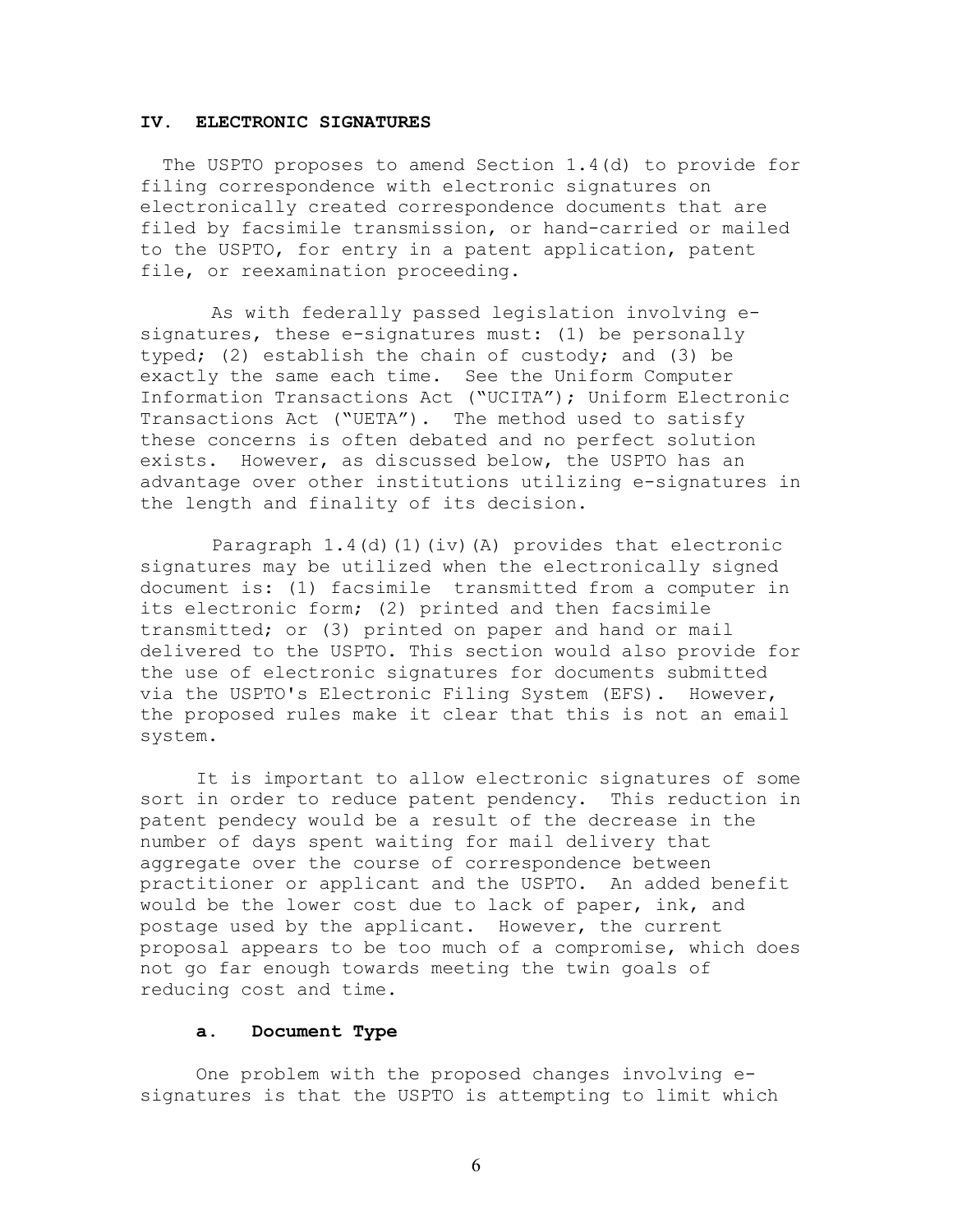documents will be accepted with e-signatures and which will require further proof (such as third party submissions). Set lines should be drawn for either accepting or refusing e-signatures with the document type being largely irrelevant.

The limiting of electronic signatures to faxed or mailed documents by  $1.4$  (d)(1)(iv)(A) is relatively pointless. In cases where there is a printed copy with fax transmission or hand delivery it hardly reduces time or cost by alleviating the responsibility of an actual signature. If one is going to allow for documents to be submitted by fax directly from an electronic file then email should also be acceptable as a form of submission.<sup>6</sup>

#### **b. Personal Insertion of Signature**

The first requirement of the proposed rule is that the e-signature be personally inserted. Specifically, the requirement is met by the signer directly typing his or her electronic signature on a keyboard. This requirement is not met when a first person types the electronic signature of a second person, upon receiving only a general instruction from the second person to insert the second person's signature. A person physically unable to use a keyboard, however, may, while simultaneously reviewing the document for signature, direct another person to press the appropriate keys to form the signature.

As outlined above, much of the cost in applying for a patent involves lawyer fees. The requirement of personal submission and contact between a lawyer and applicant for e-signatures vitiates the purpose of e-signatures. If the client should so choose, the client should be able to grant his attorney the authority to submit documents on his or her behalf.

Allowing the attorney this privilege would reduce the cost and time in communications between the client and practitioner. As a practical matter, it may take days for an attorney to read, summarize, and pass on communication with the USPTO to an applicant. Then, it may be some additional days before the applicant responds to the attorney. At which point, additional days may go by before

 $6$  The problems of formatting for emailed submissions will be discussed below.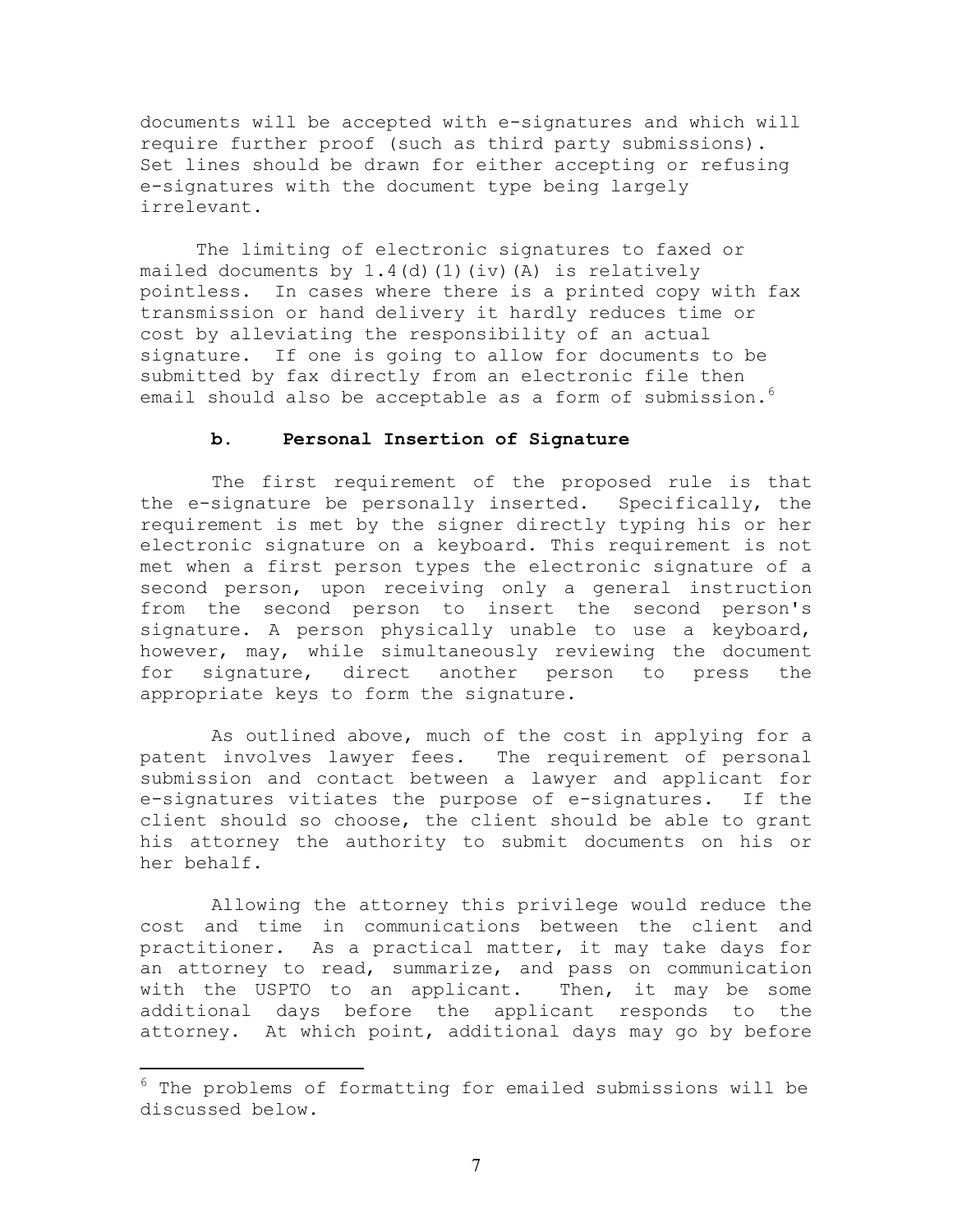the attorney is able to comply with the applicant's wishes. This cost in time and attorney fees adds up quickly over the course of an application. Therefore, allowing for quick responses by email of a seasoned practitioner addressing the concerns of the examining agent at the USPTO would greatly reduce time and cost to the applicant.

Any significant alterations made by the attorney without clearance may be disputed outside the USPTO. It would be within the interests of reducing the cost and time of patent pendency to allow a lawyer to sign for his or her client. Furthermore, an alternate system could exist to remove this barrier and verify the work as that of the applicant.

## **c. Alternative Solutions**

I would propose an alternate system in which esignatures are accepted throughout the application process on all documents, including email documents. This would reduce much of the cost and time and that adds up over the course of a patent application. Specifically, office actions could be responded to almost immediately without waiting for the delay of the postal system, the cost of having a patent agent forward mail to the applicant, etc. This would significantly reduce patent pendency and help in lowering costs to both the applicant and the USPTO itself.

However, as the concerns outlined above demonstrate, there is a need for verifying the applicant's work and ensuring the origin of each document.

## **i. Email with Simultaneous Verification by Postal Mail**

A simple measure could be put into place to safeguard an e-signature system against all of the aforementioned concerns. For any controversial documents between the USPTO examining attorney and the applicant, a separate form could be mailed at the same time of e-mailing or faxing of the document which would contain the applicant's acknowledgement of the contents of the emailed document and the authenticity of its origin. This would enable the USPTO to respond to the document as soon as it is received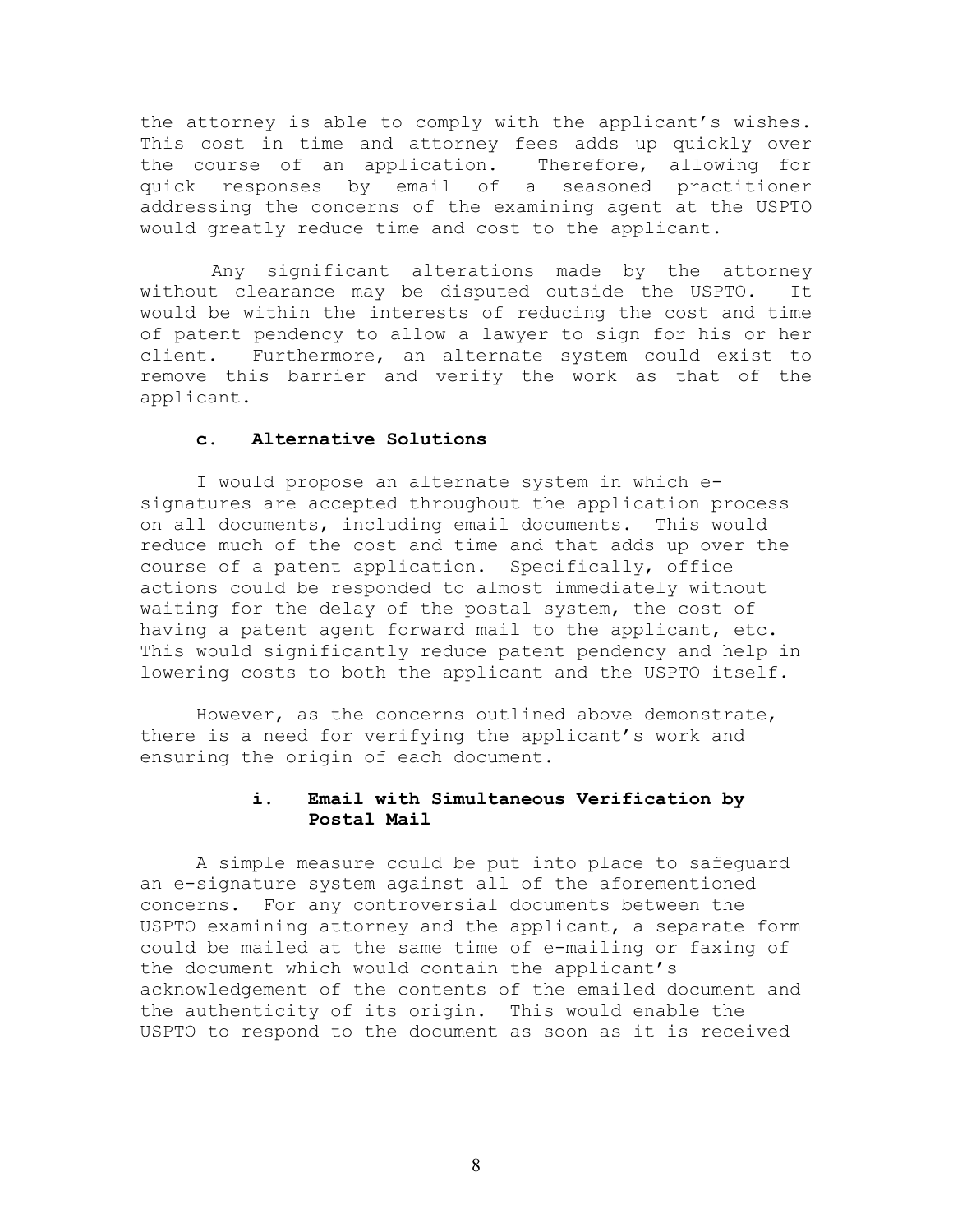and any dispute would be later resolved by virtue of the signed verification.

This system would have to be fine-tuned. Perhaps a trial period should be set up in which this system could be used. It may be that instead of a verification of the contents of the e-signed document, the actual document should be sent after e-submission. However, this may increase costs to the USPTO in verifying that the previously e-submitted document is exactly the same as the later submission. Perhaps a limitation to fax documents would help this by forcing an applicant to print and verify the document being submitted contains all changes, comments, graphs, etc. However, some of the reduction in cost would occur due to less paper, ink, etc. being produced in submitting documents. Therefore, a system in which the applicant bears the risk of any error in formatting would appear to be the more cost-effective option. Any disputes over previously submitted matter or alleged computer error could then be resolved at the discretion of the USPTO with the presumption that the applicant bears the burden of proving the error and its effect.

As a further method of protection, the applicant who chooses to submit filings electronically or with esignatures could sign a document at the start of the application stating that he or she understands the risks of e-submissions. The form could then state the measures used in protecting the applicant, such as the signed description of materials submitted. Additionally, the applicant could be informed that he or she bears the burden of proving an error or tampering with the record due to a third-party or technological problems. Otherwise, the applicant's claim of a problem in the process will be resolved against him or her.

By allowing this method of submission to be optional, the USPTO would create an environment in which the applicant could choose to reduce cost or pay an increased fee by following the current process. However, the net result would be a decrease in the average cost to

 $^7$  Moreover, as provided by the proposed change to Section 1.4(h) the USPTO will be able to request ratification or confirmation of a signature in situations where reasonable doubt exists as to the authenticity of the signature.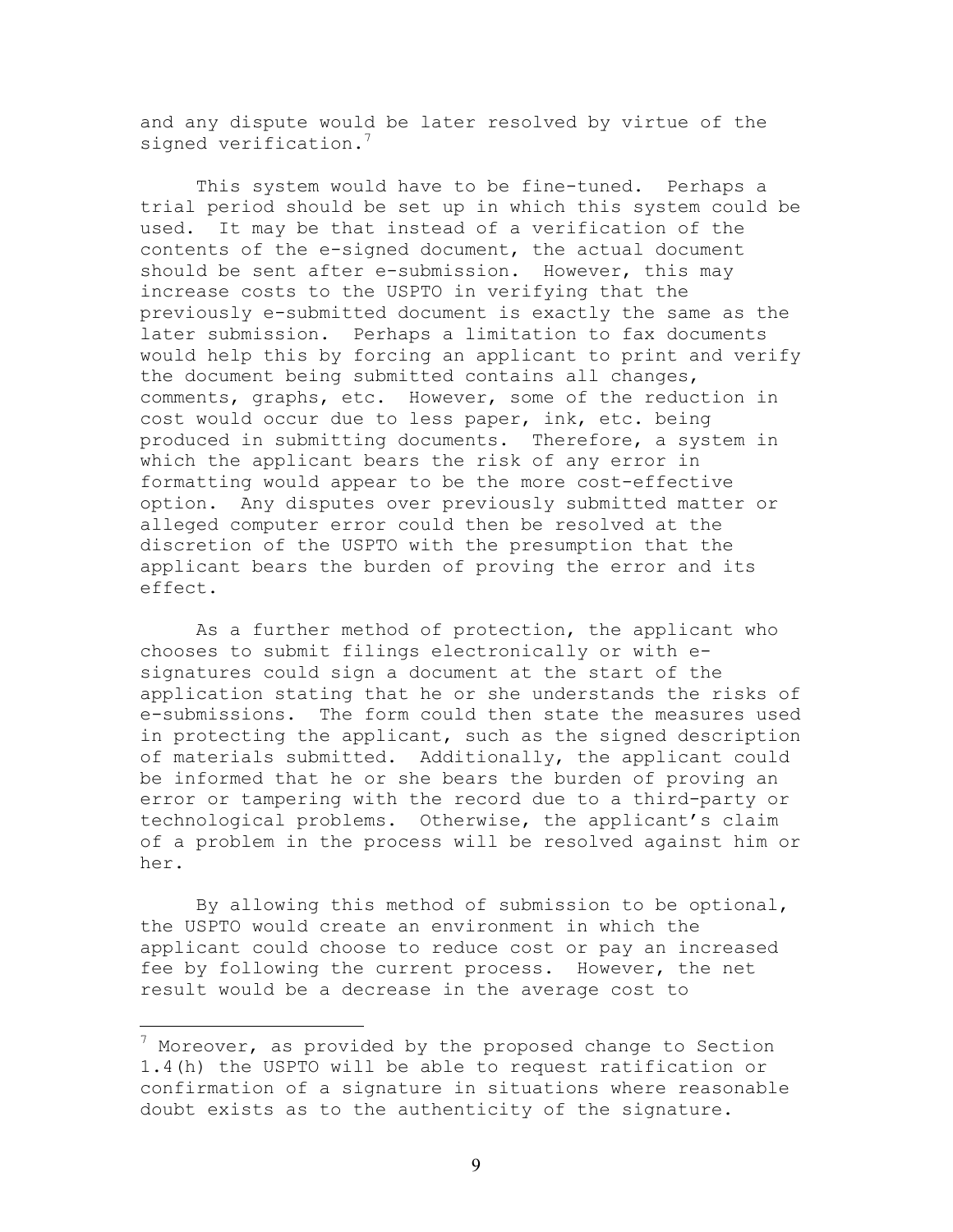applicants if some follow this proposed format as well as a reduced cost to the USPTO in postage fees, ink, paper, and time.

# **ii. Written Signature upon the Conclusion of an Application**

An additional simple, but effective, measure would be to have the USPTO mail a copy of the complete application on record at the conclusion of the application (be it a rejection or granting of the patent). The applicant could then verify the contents of the application record and sign a form affirming that the applicant did submit all the documents in the form as they appear on the record. This would serve as full, indisputable proof of the application in case of any later dispute. Moreover, the concerns of the USPTO that track changes or the appearance of a document may be altered would be satisfied as the applicant could verify that the record is complete.

An additional concern noted by the proposed rule:

An issue with electronically created documents is that they may have embedded comments and track changes in the electronic document that are not always visible when a document is rendered using a different computer system or a different software version, or when printed to paper. Variations in how much of the embedded comments and track changes are rendered on a given computer may cause the document signer to see different document content than the contents of the document that is submitted to the Office. Additionally, establishing a chain of custody may involve proving that a document viewed by the Office is, in fact, the same document executed by the signer.

In other words, the USPTO is concerned with unauthorized alterations or electronic errors resulting in undesired alteration to the applications. These concerns exist no matter what the form of submission but are increased by e-submissions.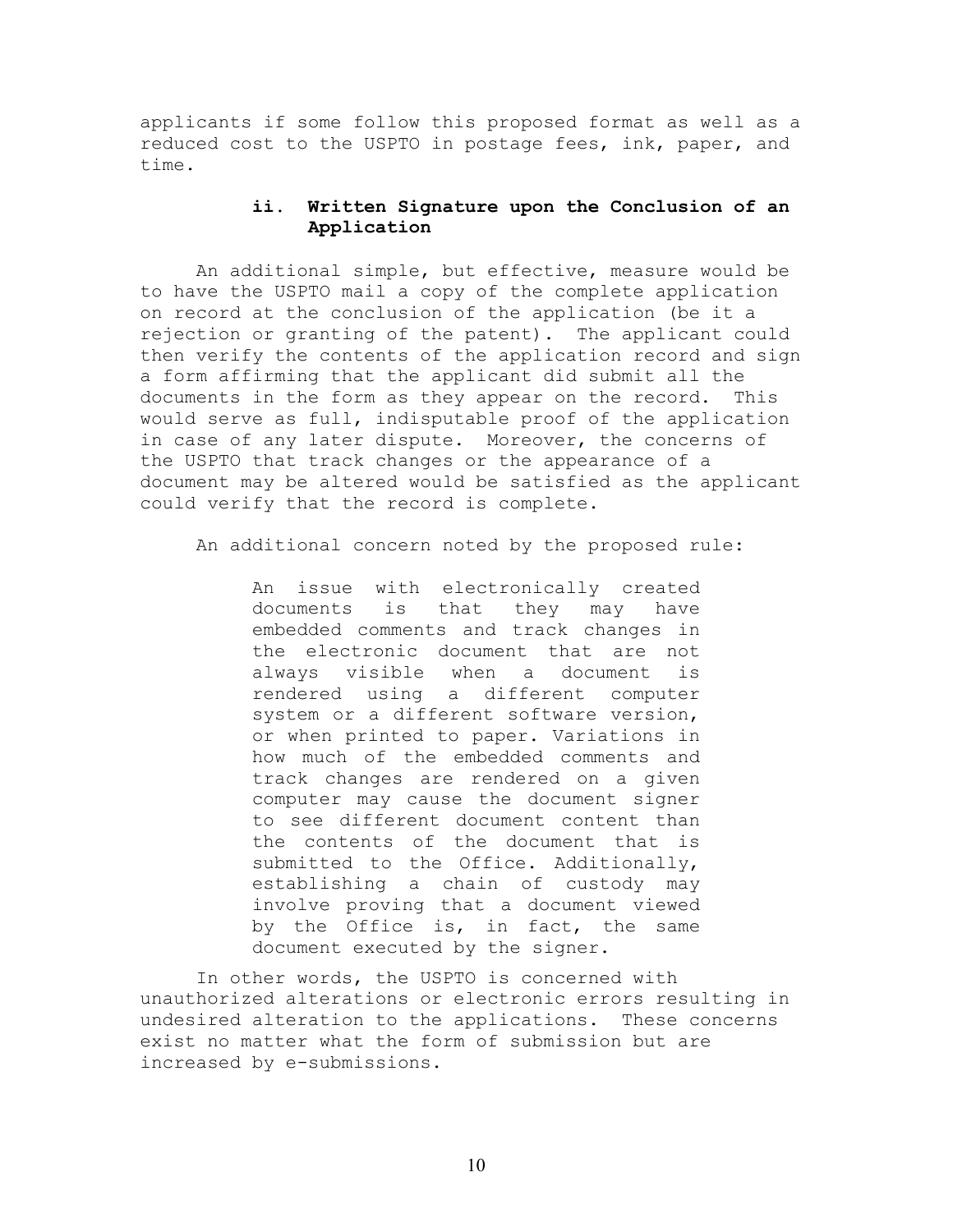However, verification of the complete application at the end would eliminate some of these concerns. An applicant would be able to review the complete file before receiving a final judgment granting or rejecting their application. At this point, an applicant facing a rejection would thoroughly comb the materials to make sure that all submissions were received and proper. An applicant about to receive a patent would take equal care in ensuring the authenticity of the application in case of future disputes regarding infringement. Requiring a physical signature on each document as it is submitted is a time-consuming and costly process that adds only marginally more protection for the applicant than this proposed method.

### **iii. Standard Formatting for E-Submissions**

Any remaining problems could be satisfied by a requirement that all documents being submitted are either printed and submitted as currently stands, or to set a format for all documents submitted. This format could be in simpletext, pdf, Word, WordPad, or any other readily accessible and widely used format available to the public.

As technology advances, some of the concerns regarding email may be eliminated. The use of locked-documents with track changes would be helpful in allowing the USPTO examiner to reduce his or her time on communications. This reduction would be accomplished as the examiner would be able to see what changes had been made and if they satisfied his or her concerns with the application. Additionally, other technologies may develop which would allow for the applicant to verify their signature or submission of documents through electronic format via fingerprint recognition, voice recognition, or retinal scan. Although these technologies are still in the future, it can be hoped that whatever minor problems may exist in currently allowing e-signatures and submissions will be eliminated in the future.

## **c. Clear Demarcation of E-signature**

A last concern of the USPTO is with clear marking by the applicant of intent to have used an e-signature. The specific proposal requires that any e-signature be between two forward slashes  $(\sqrt[n]{})$ . It seems that this is an unnecessarily complex and potentially confusing solution to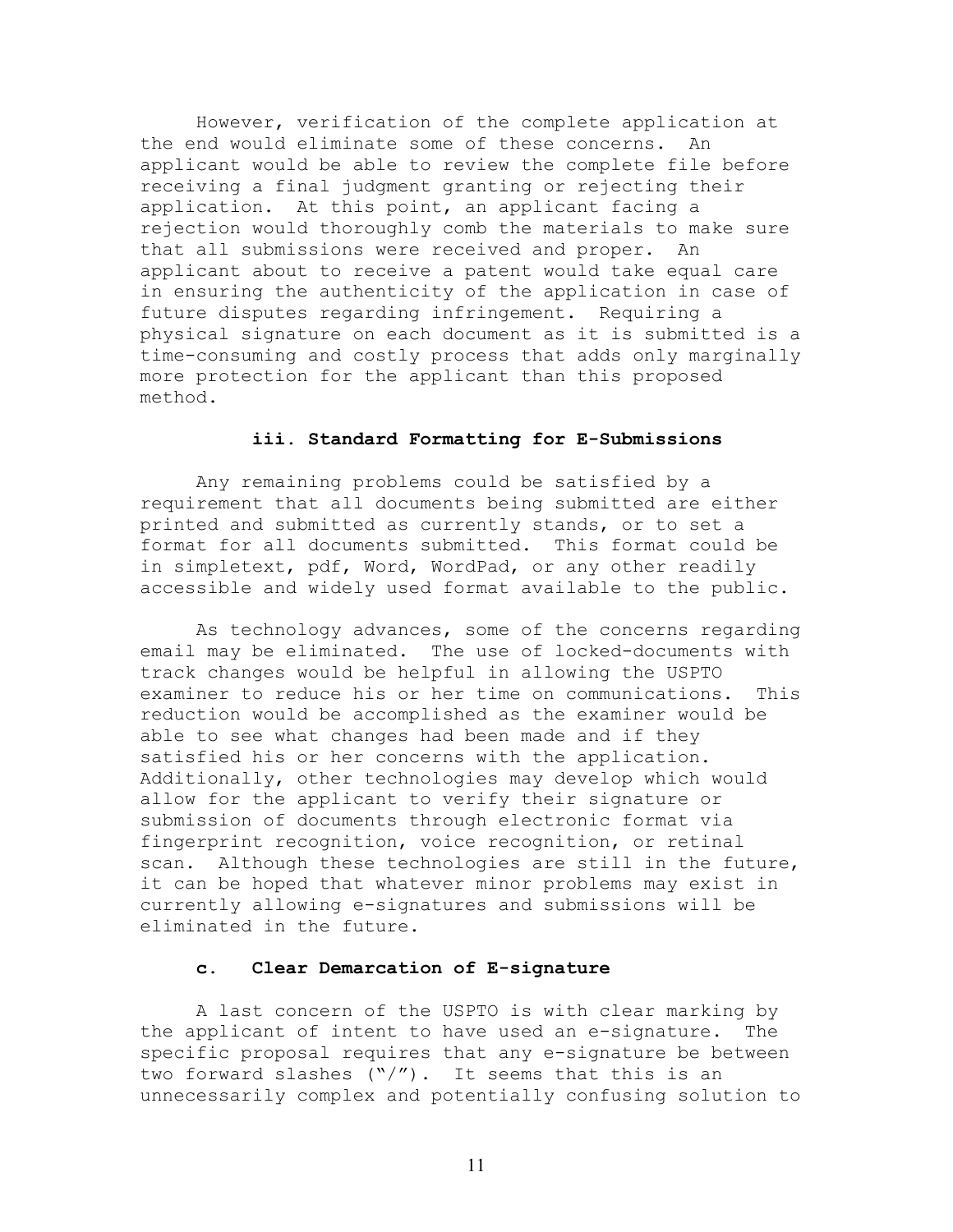clearly denoting an e-signature. For example, suppose an applicant uses a forward and a backward slash by mistake, hold a shift key while hitting the button, includes double slashes, etc. I can see no flaw in requiring e-signatures to be marked by a line stating something along the lines of:

# **THE FOLLOWING IS A SIGNATURE PROVIDED IN ELECTRONIC FORM CONSISTENT WITH THE USPTO'S GUIDELINES: (signature inserted here)**.

This would reduce any confusion and ensure the knowing entering of an electronic signature by an applicant. It is possible that the language could be reduced to a capital bold line reading: **E-SIGNATURE:** Both of these suggestions would seem simpler and less prone to error or interpretation than the requirement of two forward slashes.<sup>8</sup> Moreover, such a bold and conspicuous marking of an esignature would be consistent with general contract law in requiring a clear signing in any contract.

An applicant would have difficulty arguing the validity of a signature, or the intent to sign, in any future disputes. Thus, the potential for fraudulent claims by applicants dissatisfied by the denial of their application would be eliminated or greatly reduced.

#### **V. Copies in E-form Provided by the USPTO**

The USPTO proposes to amend Section 1.19 to clarify that copies of documents may be provided in whole, or in part, in electronic image form at the Office's option.

A large problem might arise due to a transfer to an all electronic storage system. An issue arises if the USPTO destroys the original documents, or renders the original documents unreadable, during transfer to an electronic image system it is possible that later disputes

<sup>&</sup>lt;sup>8</sup> Should the USPTO deem it necessary to bracket the name with two forward slashes, a hybrid system could be used comprising a warning as listed above as well as the two forward slashes.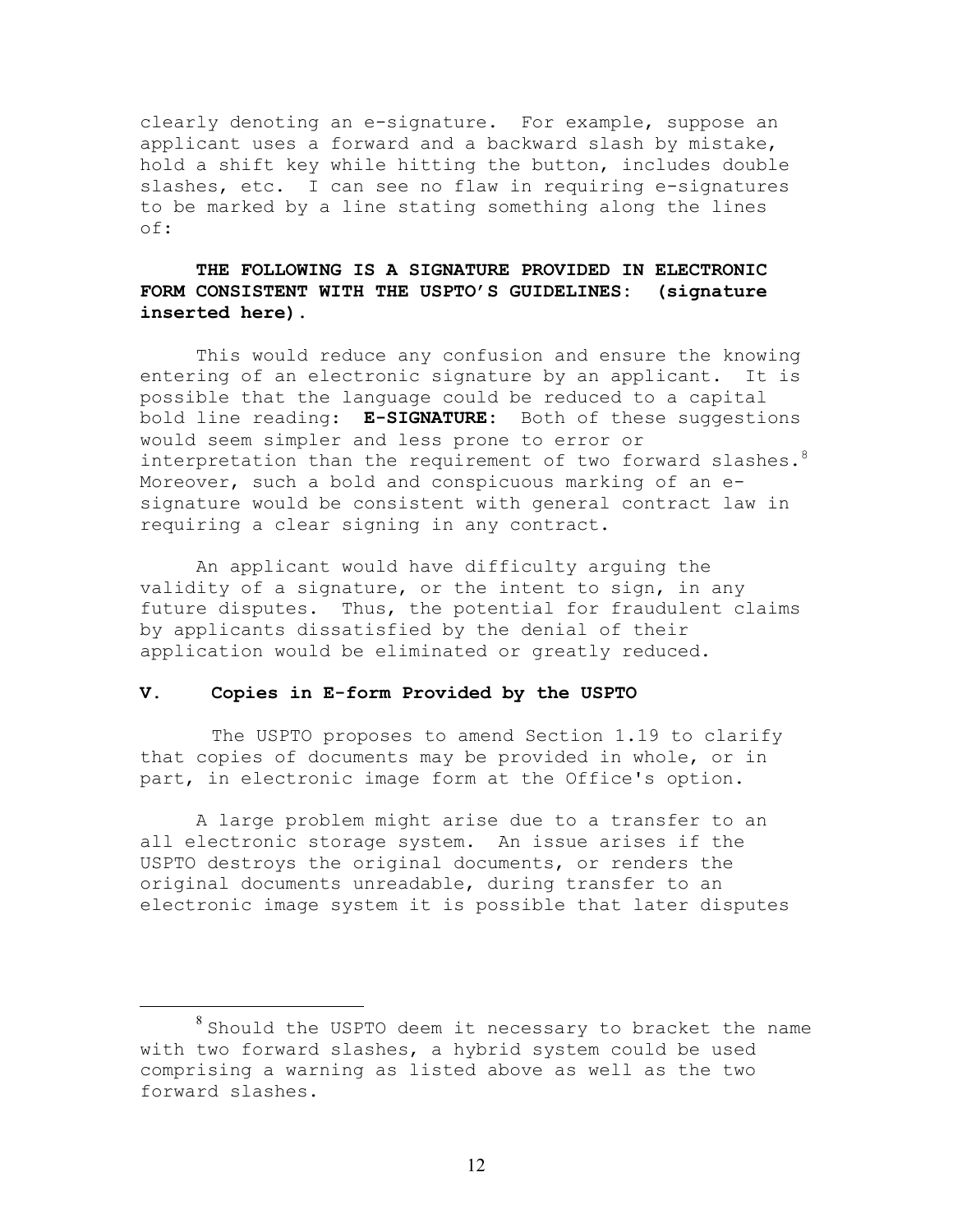could be affected by the lack of original documents. It is probable that some patent applications will be altered during transfer due to the many fine details in drawings and the technological problems with computers and scanners. Therefore, at opposition hearings, challenges to the validity of patents, and other actions involving the patent it is possible that the record will be incomplete and a judge will have no way of knowing what was contained in the original record. The result would be an inability to trust the applicant or patent holder. Should the courts be persuaded that the file was altered in transfer to estorage, it would encourage others to defend their patents by arguing that the application was altered in transfer.

A secondary problem exists with allowing the USPTO to provide documents in e-form. Specifically, many applicants do not have much in the way of computer knowledge or may not possess a computer.<sup>10</sup> As a result, it is possible that when requesting former documents that a potential applicant will be unable to view the file. Such inability may be due to a lack of computer, lack of computer knowledge, or software incompatibility. $11$ 

Concededly, it is expensive, and quickly becoming more so, for the USPTO to store all of the applications that it receives. A better system may be to have a trial period with some applications being converted to e-form with the original documents kept. A trial period would enable the USPTO to determine if there will be problems in conversion, if the originals are needed, what sort of litigation might arise, and any additional problems or concerns.

<sup>&</sup>lt;sup>9</sup> The proposed rule does not make it clear how such documents might be destroyed, but seems to imply that it will happen to some documents.

 $10$  A 2002 article stated that approximately fifty percent of U.S. homes currently own a PC. See Lisa Gill New Computers: Who Will Buy in 2002; NewsFactor Network; January 7, 2002. This leaves a significant amount of homes that still have no access, not to mention many older generations in our society having little to no computer knowledge.

 $11$  A question exists as to whether the e-forms will be readable by all operating systems; e.g. Windows, Macintosh, Linux, or any other.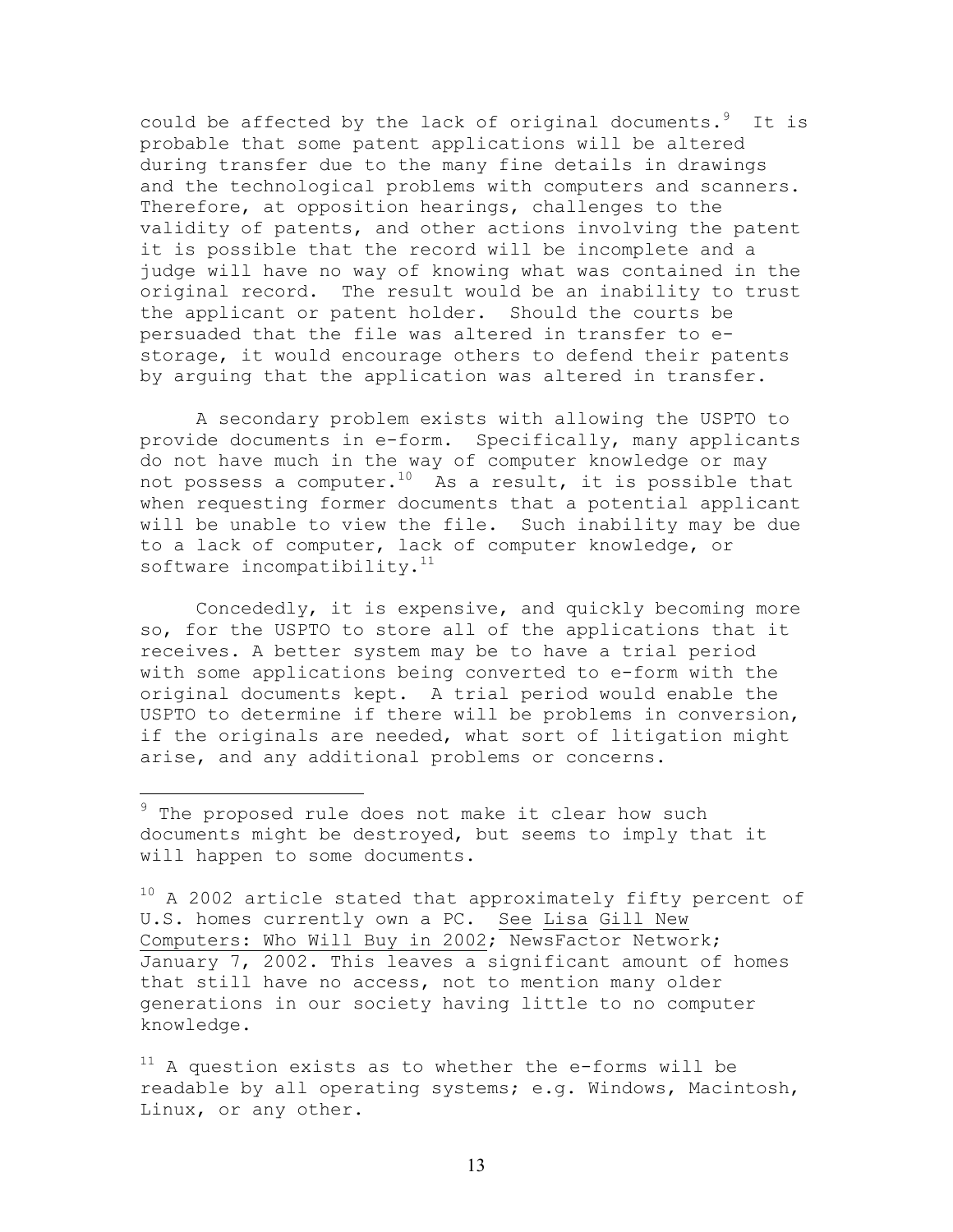Furthermore, if the USPTO begins to accept more documents in electronic form, on CD, or in some other digital medium then the cost of maintaining the patents will be reduced. The incoming applications in the imaging or digital form desired by the USPTO would eliminate the cost of maintaining a warehouse and staff to file and move the massive quantities of papers. Moreover, as patents are only valid for twenty years from the date of application, expired patents could be transferred as the cost of losing or damaging the original is far smaller.<sup>12</sup> Accordingly, all, or most, applications in the future could be accepted in digital form and past expired applications converted. As the number of people choosing to apply in paper form dwindled due to the increased cost and hassle of paper filing versus e-filing, less documents would need to be stored. The resulting phase out of the maintenance of expired and new patents will eventually nearly eliminate this substantial cost to the USPTO. However, such a cost reduction could only be accomplished by immediately accepting documents in e-form.

#### **VI. Changing of Fees**

Currently, unbeknownst to many, some of the funds received by the USPTO are being used for other federal programs. Although President Bush has just cut the level of these funds, this funneling of funds results in an effective tax on inventors. The increased costs hinder the USPTO in carrying out its mission of encouraging the public to submit inventions and contribute to society. Furthermore, the costs of the USPTO are increasing with both time and the greater number of applications they receive. Therefore, the USPTO is already struggling to keep costs stable and will face an uphill battle in the future. Accordingly, the USPTO is in less of a position to

 $12$  The only issue that may arise from a damaged application after twenty years is whether or not it qualifies as prior art for a future applicant. However, as the information becomes part of the public domain after expiration, if it has any commercial value, it would have been used and other records of the method or invention would exist. Therefore, although slightly inconvenient for a potential applicant *if*  the expired patent application were destroyed, it could be easily overcome.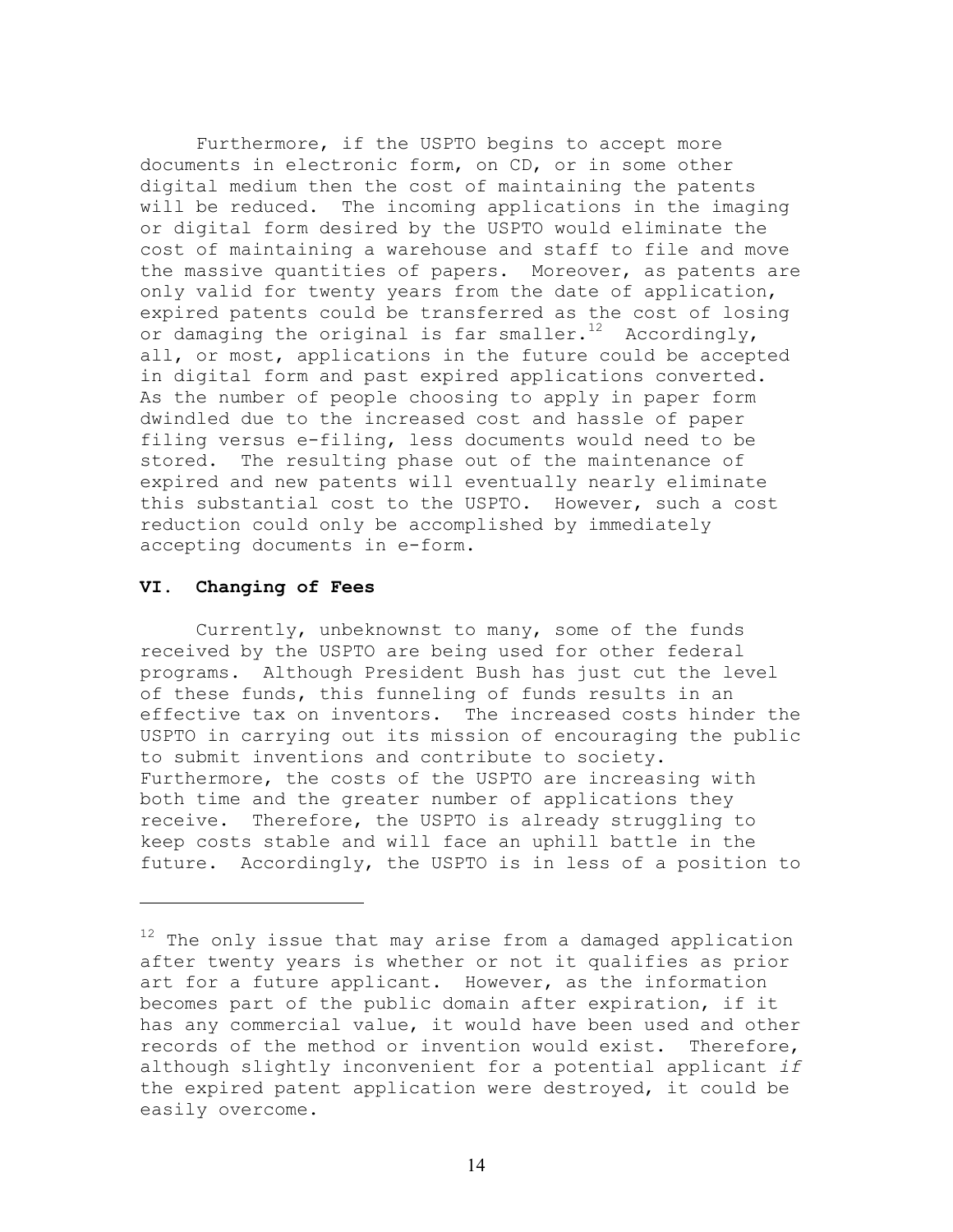charge beyond their actual cost and further hinder the imagination and entrepreneurial nature of the public.

The federal government may deem it necessary for the USPTO to be a supplier of additional funds. However, any diversion of fees should be more transparent to the public. Transparency would allow for the public to debate and petition the legislature for change if they feel that it is necessary. Due to the fact that any increase in cost to patent applications reduces the incentive to apply for patents, this practice would likely result in public outcry if it were better known.

One potential solution to this problem would be in some sort of tax system. This tax could take the form of either (1) a tax on profits derived from patented materials or (2) an additional fee at the time of final issuance of a patent.

However, a tax on the profits derived from patented materials contains certain problems including: (1) showing what profit is derived from a patent and (2) the potential for a patent to be challenged at any point until its expiration. The second tax solution also may be problematic in that it may force abandonment just before the issuance of a patent due to uncertainty on the part of an applicant as to the commercial applicability of a patent.

Unfortunately, I am not well-schooled in tax law, and for the first solution to work, some detailed tax code would need to be drafted. Congress and the IRS may or may not be able to derive a workable taxation on patent-derived profits. However, problems may exist with processes or parts that are not directly licensed to another but used by the patent holder or assignee. Accordingly, there would be no profit to tax and this loophole may be exploited companies.<sup>13</sup>

 $13$  For example, a company which wishes to license a patented process from an inventor may instead hire the inventor onto its staff and pay a high salary in consulting fees, but only a nominal fee for the process. As such, both the company and the inventor would save money in avoiding this tax.